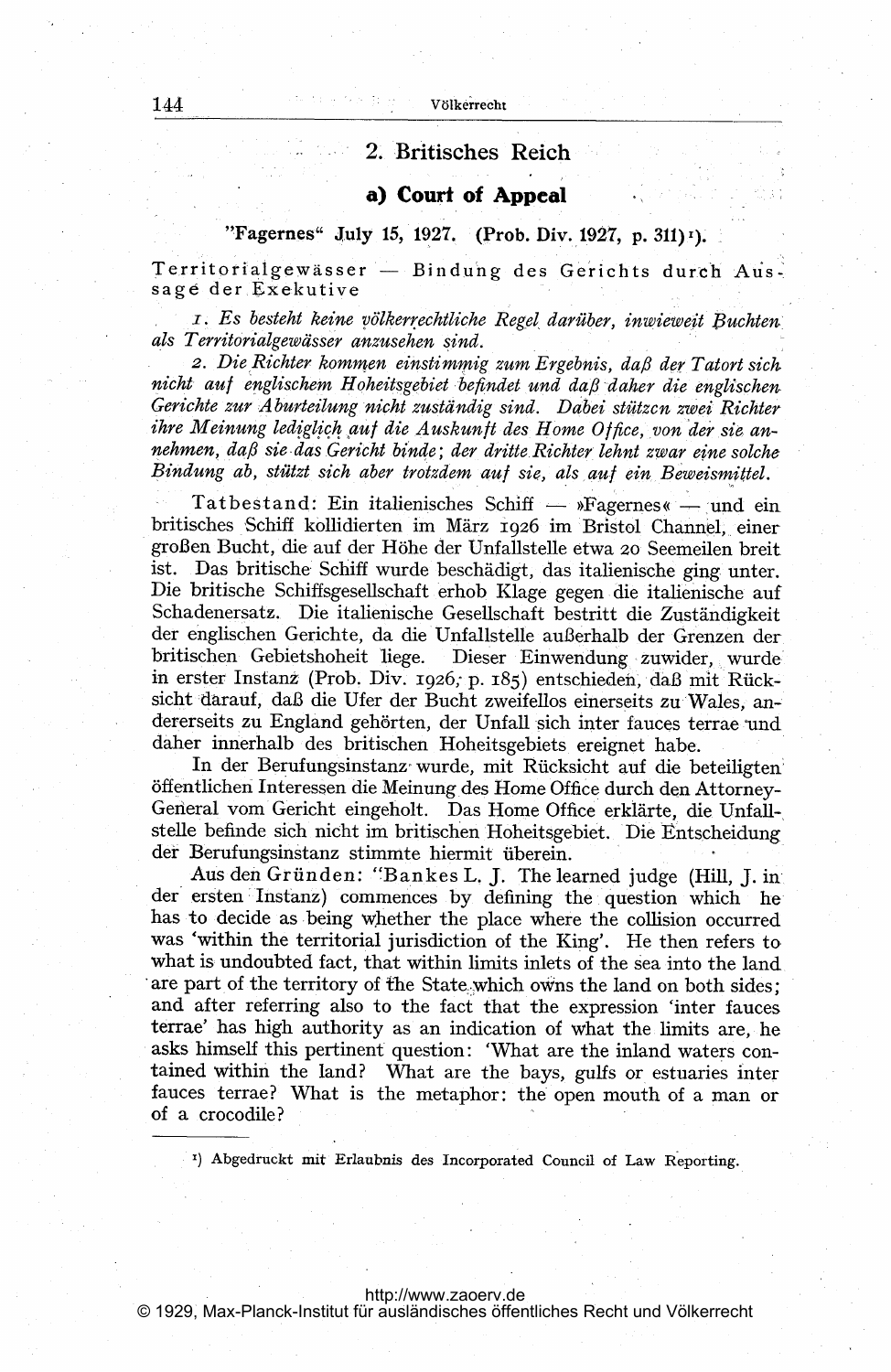This question has never been authoritatively answered, except in cases where some effective occupation has been proved, or some statutory recognition established, or where the opening is so narrow as to admit of no doubt. The answer to the question can be sought either inthe domain of international law or, in the case of our own country, in our common law. The learned judge considers both. I do not propose. to discuss the various and varying opinions of jurists and text writers, to which the learned judge, and to even a fuller extent this Court, has been referred, because it is common ground that from the point of view of international law no agreement on the question has been reached., The learned judge so treats the matter.

When the appeal first came on some time ago, the Court felt that. the question was one so materially affecting not only the rights and interests of the Crown but public interests also, that the Attorney-General, should be given the opportunity of appearing, if he desired to do so. He did appear; and in the first instance he gave the Court an exhaustive statement of the opinions of 'jurists. and text writers from very early. times upon this much discussed question of the territorial jurisdictionover creeks, bays, etc.; and he referred the Court to all the relevant authorities, with the view of inducing the Court not to lay down any rule on the question, but to content themselves merely by saying that therewas no authority for holding that the place of this collision was within. the jurisdiction. The question of what is within the realm of England. being one of the matters of which the Court takes judicial notice, we thought it right to ask the Attorney-General whether the Crown did: or did not claim that particular part of the Bristol Channel where this. collision occurred, as being within the territorial jurisdiction of the King; and he replied that the Crown did not. This information was given at the instance of the Court, and for the information of the Court. Given under such circumstances, and on'such a subject, it does not in my opinion necessarily bind the Court in the sense that it is under anobligation to accept it..

Having regard, however, to the position created by- the information given to the Court by the Attorney-General, to absence of authority and to the general trend of the more recent opinion on the question of limiting the width of the fauces terrae to which the rule of territorial. jurisdiction should apply, I think the Court ought to be guided by the information given to the Court by the Attorney-General, to the extent of saying that they do not consider that there is sufficient authority for: supporting the judgment of Hill J., and that the order appealed from must be set aside and the decision of the learned judge reversed with costs here and below. <sup>I</sup> confine, my judgment to the particular part of the Channel where this collision occurred and to a case where no, evidence of any effective occupation is given....

Atkin L. J. The question to be decided in this case is no less momentous than whether the Bristol Channel is part of the realm of England. What is the territory of the Crown is a matter of which the Court

Z. ausl. aff. Recht u. V61kerr. Bd. x, T. 2: Urk. 10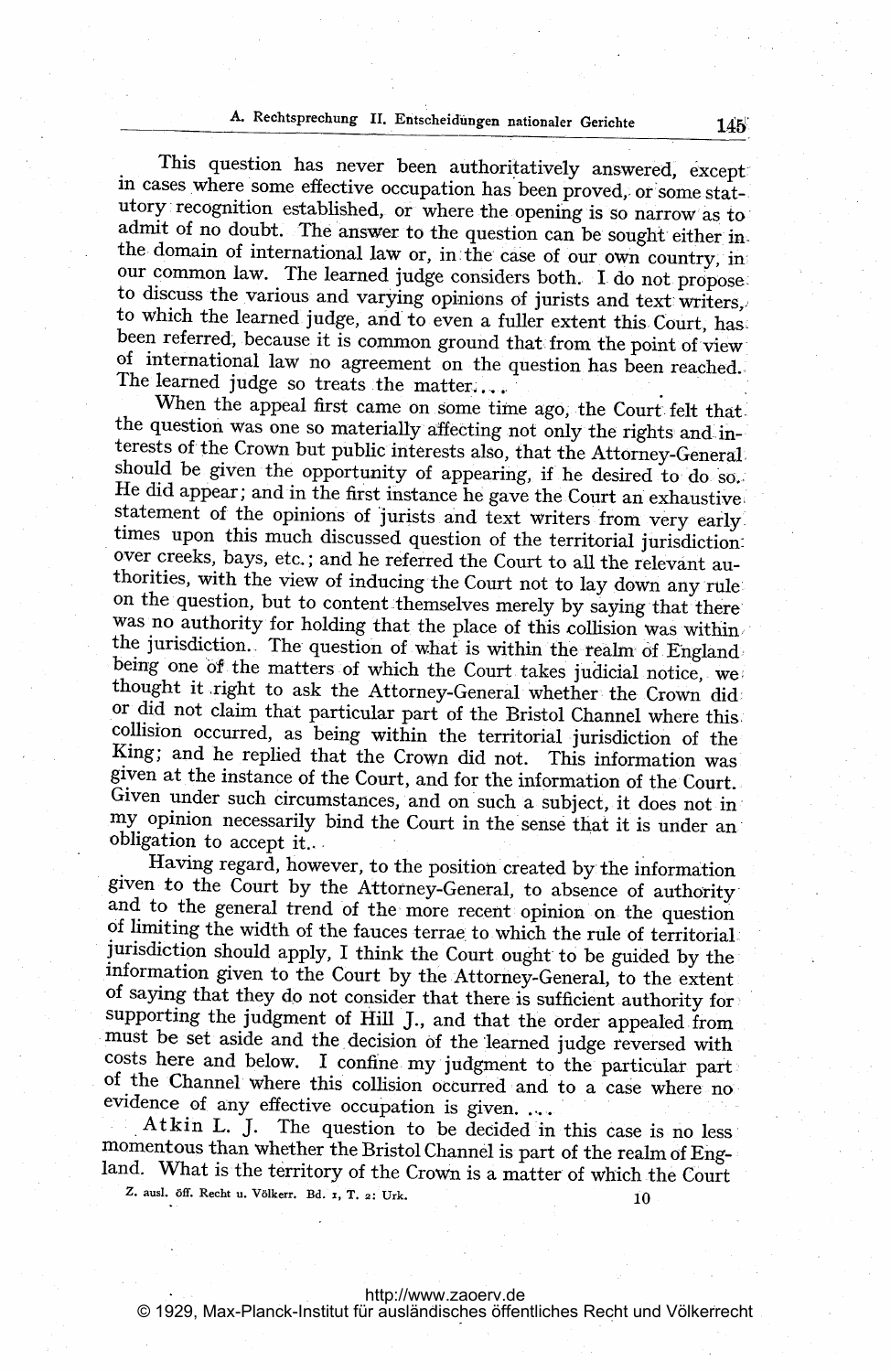## 1,46 V61kerrecht

takes judicial notice. The Court has, therefore, to inform itself from the best material available; and on such <sup>a</sup> matter it may be its duty to obtain its information from the appropriate department of Government. Any definite statement from the proper representative of the Crown as to the territory of the Crown must be treated as conclusive. A conflict is not to be contemplated between the Courts and the Executive on such-a matter, where foreign interests may be concerned, and where responsibility for protection and administration is of paramount importance to the Government of the country.. In these circumstances the Court requested the assistance of the Attorney-General who, after elaborate and valuable argument on the municipal and international law, so far as it affects the question, eventually informed the Court that he had consulted the Home Secretary, and was by him instructed to say that the place of collision was not withih the limits to which the territorial jurisdiction of His-Majesty extends. I consider that statement binds the Court, and constrains it to decide that this portion of the Bristol Channel is not within British jurisdiction, and that the appeal must be allowed.

<sup>I</sup> think, however, that it is desirable to make it clear that this is not a decision on <sup>a</sup> point of law, and that no responsibility rests upon this Court save that of treating the statement of the Crown by its proper officer as conclusive. Speaking for myself alone, if I had to decide this case upon the materials before Hill J. and the further authorities brought before us, I should have been inclined to come to the same conclusion as he did. It is quite certain that there is at present no such agreement in the practice of civilized States as to afford a definite rule to regulate territorial claims to the waters of gulfs and bays for the future; still less to determine what has been in fact the territorial jurisdiction in the past. It is also clear that whenever a rule can in the future be recognized as a principle of international law, it will have to admit exceptions where territorial jurisdiction has been effectively exercised beyond the limits of the general rule, whatever it may be.

The appeal must be allowed, and the order for service of notice of the writ and the service be set aside with costs here and below..

Lawrence L. J. I agree. The question of whether the alleged tort was committed within the jurisdiction of the High Court has given rise to an interesting discussion on the subject of the territorial character of inlets of the sea (such as bays, gulfs, estuaries and creeks, all of which for the sake of brevity <sup>I</sup> will call 'bays').

As the territorial jurisdiction of the High Court extends over the whole of England (including the principality of Wales and the town. of Berwick-on-Tweed) it follows that, if the spot where the collision occurred is in the realm of England, the alleged tort was committed within the jurisdiction. The real question, therefore, is whether that part of the Bristol Channel where the collision occurred is in the realm of England

It is common ground that there is no international treaty or con-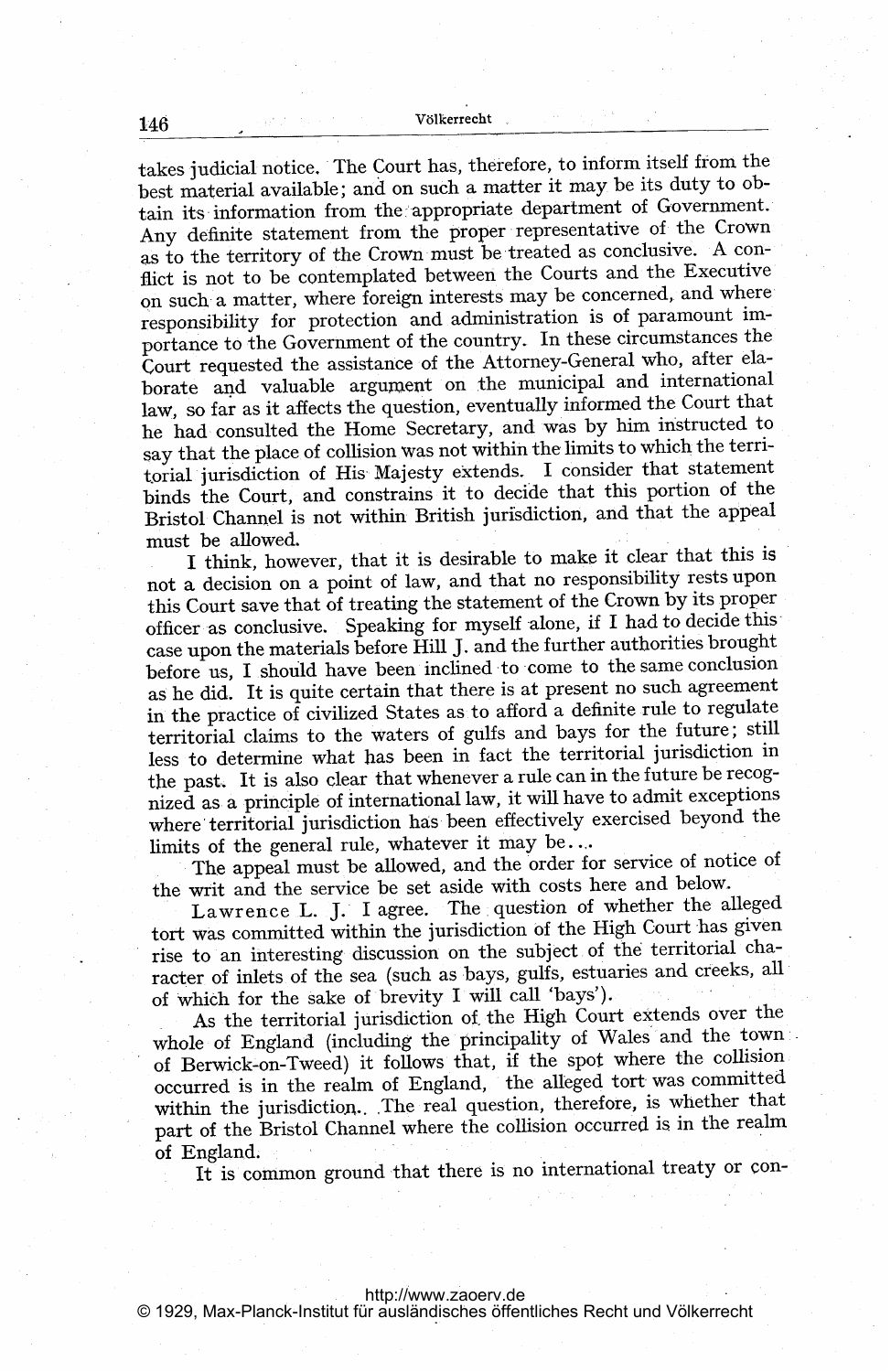vention expressly sanctioning or recognizing any territorial rights of the Crown over the Bristol Channel. Further, no evidence has been adduced that the Crown has possessed itself of, or has effectively. asserted any, territorial rights over, that part of the Bristol Channel where the collision occurred. In the absence of any express treaty or controlling executive act of the Government, the question arises whether there is any established general rule of international law for determining the territorial character of'bays. The consideration of this question has occupied the greater part of the hearing both in the Court below and in this Court.

The Attorney-General, in the course of his able argument, has cited and commented upon the opinion of jurists, the practice of nations and the relevant judicial decisions. I do not propose to deal with these sources of information in detail, but content myself by saying that in my judg-<br>ment the Attorney-General has established the proposition that, although the principle of claiming territorial rights over bays is well established as a rule of international law, and although there is no question as to the applicability of that principle in the case of bays, the entire land boundaries of which form part of the territory of the same State and the entrances of which do not exceed six sea miles in width, yet there is no recognized general rule of international law by which it can be determined whether any given bay, with an entrance wider than six seamiles, does or does not form part of the territory of the State whose shores form its land boundary. Each such case must depend upon its own special circumstances....

It is the duty of the Court to take judicial cognizance of the extent of the King's territory and, if the Court itself is unacquainted with the fact whether <sup>a</sup> particular place is or is not within the King's territory, the Court is entitled to inform itself of that fact by making such inquiry as it considers proper.

As it is highly expedient, if not essential, that in <sup>a</sup> matter of this kind the Courts of the King should act in unison with the Government of the King (see Foster v. Globe Venture Syndicate, Ld.) z), this Court. invited the Attorney-General to attend at the hearing of the appeal, and at the conclusion of the arguments asked him whether the Crown claimed that the spot where the collision. occurred was within the territory of the King. The Attorney-General, in answer to this inquiry, stated that he had communicated with the Secretary of State for Home Affairs, who had instructed him to inform the Court that 'the spot where. this collision is alleged to have occurred is not within the limits to which the territorial sovereignty of His Majesty extends'.

In view of this answer, given with the authority of the Home Secretary upon a matter which is peculiarly within the cognizance of the Home Office, this Court could not, in my opinion, properly.do otherwise than hold that the alleged tort was not committed within the jurisdiction of the High. Court.

(igoo) <sup>i</sup> Ch. 811.

10\*

<http://www.zaoerv.de> © 1929, Max-Planck-Institut für ausländisches öffentliches Recht und Völkerrecht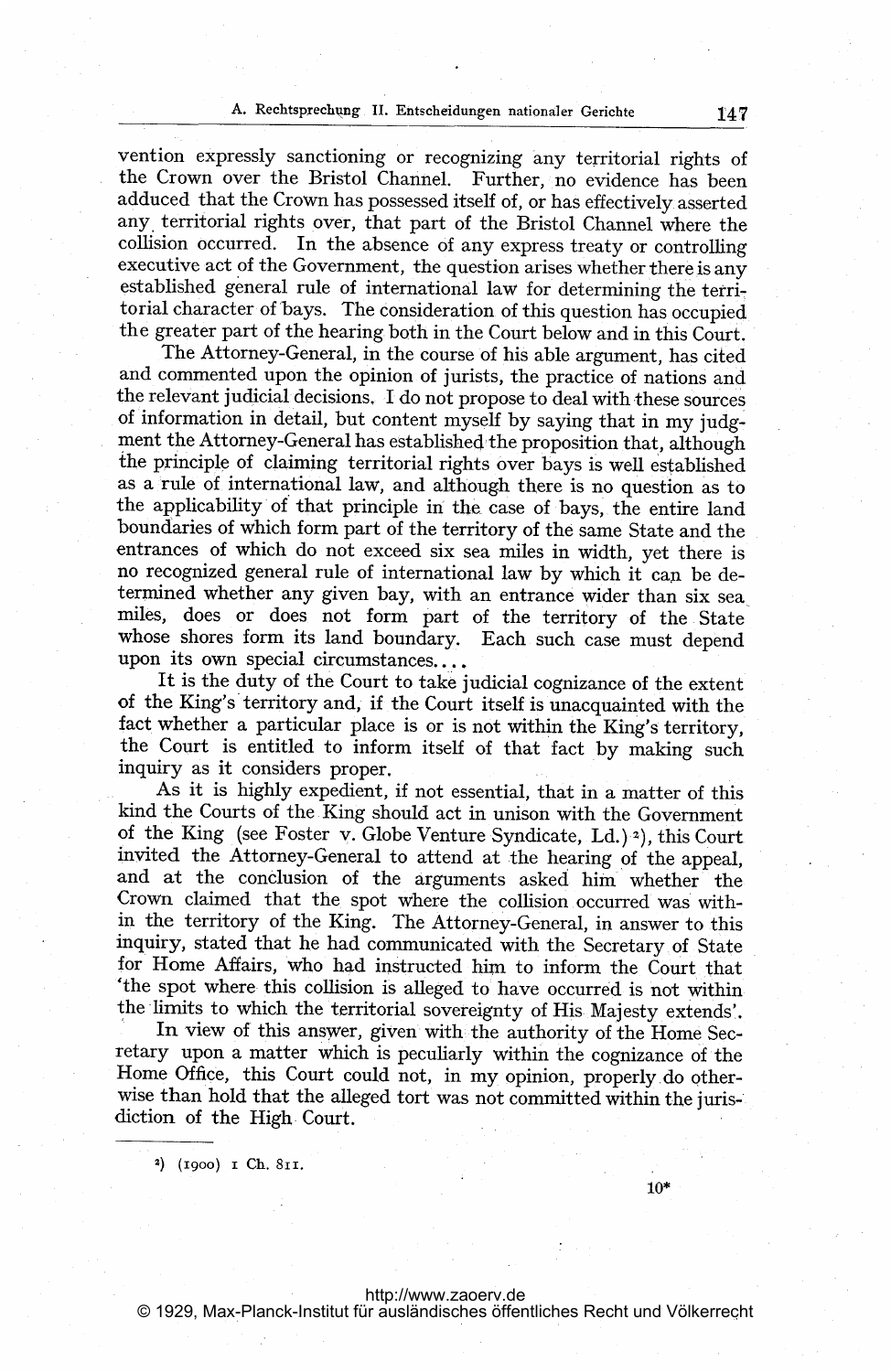In the result, therefore, <sup>I</sup> am of opinion that the appeal succeeds, and.that the order for service of notice of the writ on the defendants in Italy must be discharged with costs here and below.

### Appeal allowed" 3).

Anmerkung. Von besonderemInteresse sind dieRechtsausführungen des Attorney-General zu der' Frage, wann Buchten zu Territorialgewässern zu rechnen seien. Zunächst stellt er fest, daß es ein allgemein anerkanntes völkerrechtliches Prinzip nicht gebe. Es sei wünschenswert, da3 das Meer in möglichst breiter Ausdehnung offen gehalten werde, und im modernen Völkerrecht neige man immer mehr dazu, alle staatliche Herrschaft über Gewässer zu beschränken. Es stehe fest, daß Gewässer inter fauces terrae als national zu gelten haben, wenn ihre Ausdehnung von einem Ufer zum andern nicht mehr als <sup>6</sup> Meilen betrage. Der von dem Attorney-General citierte Westlake, (Int. Law 1910, vol. I p. 191) spricht von einem Eingang von 6 Seemeilen. (Ähnlich auch die Rede des Under-Secretary of State for Foreign Affairs in der House of Lords Debatte vom 21. Februar 1907, in der er erklärte, daß die Regierung bisher Buchten als Territorialgewässer angesehen habe, wenn der Eingang nicht breiter sei als <sup>6</sup> Meilen, daß aber durch Gewohnheit und Vertrag die <sup>6</sup> Meilen-Grenze häufig erweitert worden sei.) Breitere Buchten könnten auch zu den Territorialgewässern eines Staats. gehören, wenn dieser. wirksame Herrschaft darüber ausgeübt Gewohnheit und Vertrag die 6 Meilen-Grenze häufig erweitert worden<br>sei.) Breitere Buchten könnten auch zu den Territorialgewässern eines<br>Staats gehören, wenn dieser wirksame Herrschaft darüber ausgeübt<br>habe. Früher habe ma gewässer angenommen, so habe z. B. Vattel (Droit des Gens [1863] Livre <sup>I</sup> chap. XXIII, section 291) erklärt, daß eine Bucht unter die Herrschaft des Gebietsstaats fallen könne, wenn die Einfahrt vom Gebiets-. staat verhindert werden könnte. Insbesondere sei für England ein sehr weites Gebiet, die sogen. »King's Chambers«, beansprucht worden, das dadurch bestimmt wurde, daß eine gerade Linie von einem Punkt zum andern »um das englische Reich«4) gezogen wurde. Hierzu zitiert der Attorney-General Fulton's Sovereignty of the Sea, p. 118; Coke, Rep., Pt. XII., pp. 80-81; Selden's Mare Clausum, ch. XXX.; Grotius' De Jure Belli ac pacis, Book II, ch. 3; Marsden's Law and Custom of the Sea, vol. II, p. 231; De Marten's Précis du Droit des Gens, livre II, ch. i, section 42. Spätere hätten als Maßstab die Fähigkeit des Staats angesehen, den Eingang der Bucht wirksam zu verteidigen (Beherrschung durch Artillerie., doppelte Kanonenschußweite). So Calvo, Droit International, 5ième ed., 1896, vol. I, section 367; Fiore, Droit International Codifié (1911), section 270; Despagnet, Cours de Droit International Public (1005), section 406. Manning Cours de Droit International Public  $(1905)$ , section 406.

3) Vgl. im Cambridge Law Journal 1928, S. 277 die Anmerkung zu dem Fall 'Fagernes'. Für die Frage der Bindung des Gerichts durch den Ausspruch der Exekutive vgl. das S. 150 unten wiedergegebene Urteil des House of Lords in dem Fall Musmann-Engelke und das Urteil des DLG.' Darmstadt unten S. 204-

4) "Fixed by drawing a straight line from one point to another about the Realm of England".

#### <http://www.zaoerv.de>

© 1929, Max-Planck-Institut für ausländisches öffentliches Recht und Völkerrecht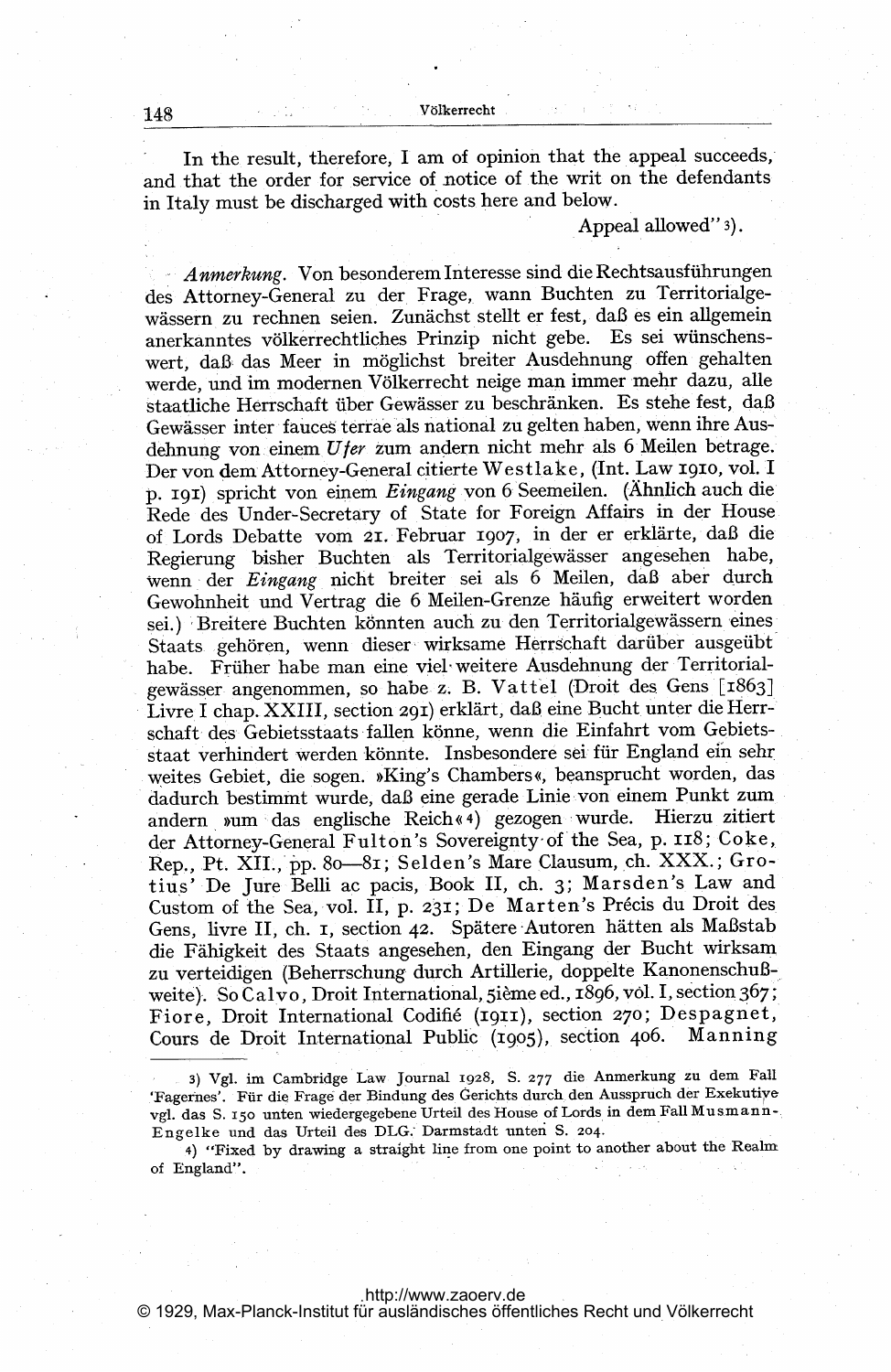(Commentary on the Law of Nations) nehme eine io Meilen-Weite an; ebenso Sir Cecil Hurst (»Territoriality of Bays« Brit. Year Book of Int. Law 1922/23, p. 54); Halleck (4th ed. vol. I p. 175) und Wheaton (5th ed. p. 282) bejahten die Territorialeigenschaft von Buchten, deren umschließende Landarme demselben Staat gehörten. Hall (8th ed. p. 196) und Pitt Cobbett (Leading Cases on International Law, 4th ed., vol. I, pp. 143-148) neigten dazu anzunehmen, daß eine Bucht dann territorialen Charakter habe, wenn mit Rücksicht auf ihre geographischen Eigenschaften möglich und wünschenswert sei, daß der Gebiets staat sie wirksam beherrsche. Sowohl Pitt Cobbett als auch Hershey (Essentials of International Law (1912) p. 200) nähmen an, daß es dann nicht auf die Größe der Bucht' ankomme, wenn eine feste Gewohnheit zugunsten der Herrschaft des Gebietsstaats bestehe. Ähnlich Wharton, International Law Digest, Vol. I, ch. 2, section 32, und Sir Cecil Hurst in dem schon erwähnten Artikel.

Ähnliche Uneinigkeit herrsche bei den aus Entscheidungen zu entnehmenden Grundsätzen. In der Entscheidung Reg. v. Keyn vom Jahre 1876 (2 Ex. D. 63) sei die Ebbegrenze als entscheidend angesehen worden, es sei denn, daß das Parlament eine weitere Ausdehnung des Gebiets festgesetzt habe (hierzu auch Harris v. Owners of Franconia [18771 <sup>2</sup> C. P. D. 173, 177). (Dem entgegen wurde in der Präambel des Territorial Waters Jurisdiction Act 1878 festgelegt, daß die Gerichtsbarkeit »Ihrer Majestät« in allen Teilen des Reichs sich soweit über die Küstengewässer erstrecke, wie es für die Verteidigung und Sicherheit des Reichs erforderlich sei.) In Cunningham's case (Bell's C. C. 72) sei die Lage der Inseln der Bucht zur Entscheidung herangezogen worden; im Falle Commonwealth v. Peters (1847, 12 Met. 387) die Tatsache, daß Menschen und Dinge mit bloßem Auge von einem Ufer zum andern zu erkennen seien.

Andere Urteile folgen einfach der nationalen Gesetzgebung, so die Entscheidung Direct United States Cable Co. v. Anglo-American Telegraph'Co. (2 App. Cas.'394) einem Gesetz, das die fragliche Bucht für britisches Gebiet erklärt hat, obgleich sie am Eingang mehr als 20 Seemeilen-breit ist; und im Falle Mortensen v. Peters (1906, 8 F. [J.] 93) hat die Entscheidung über die Bucht Moray Firth lediglich eine schottische Verordnung angewendet.,

Auch aus der Auslegung von Staatsverträgen, die sich auf Buchten beziehen, gibt der Attorney-General Beispiele. Hier herrsche die gleiche Uneinigkeit bei der Definition von Territorialgewässern wie. bei den Autoren und den'nationalen Entscheidungen. Im North Atlantic Coast Fisheries Arbitration Fall vor dem Haager Schiedshof (Hague Court Reports, p. 141) habe die Mehrheit der Schiedsrichter entschieden, daß die Fischereigrenze von 3 Meilen von einer geraden Linie aus zu messen sei, die an der Stelle gezogen werde, wo das Wasser aufhöre, die Form<br>und die Eigenschaft einer Bucht zu haben. In dem Fall Salvador v.<br>Nicaragua (1917, 11 Am. Jour. of Int. Law auf S. 693) erklären 4 Richter<br>der Central A und die Eigenschaft einer Bucht zu haben. In dem Fall Salvador v. Nicaragua (1917, 11 Am. Jour. of Int. Law auf S. 693) erklären 4 Richter<br>der Central Am. Court of Justice, daß die Aufsichtszone innerhalb und

<http://www.zaoerv.de> © 1929, Max-Planck-Institut für ausländisches öffentliches Recht und Völkerrecht